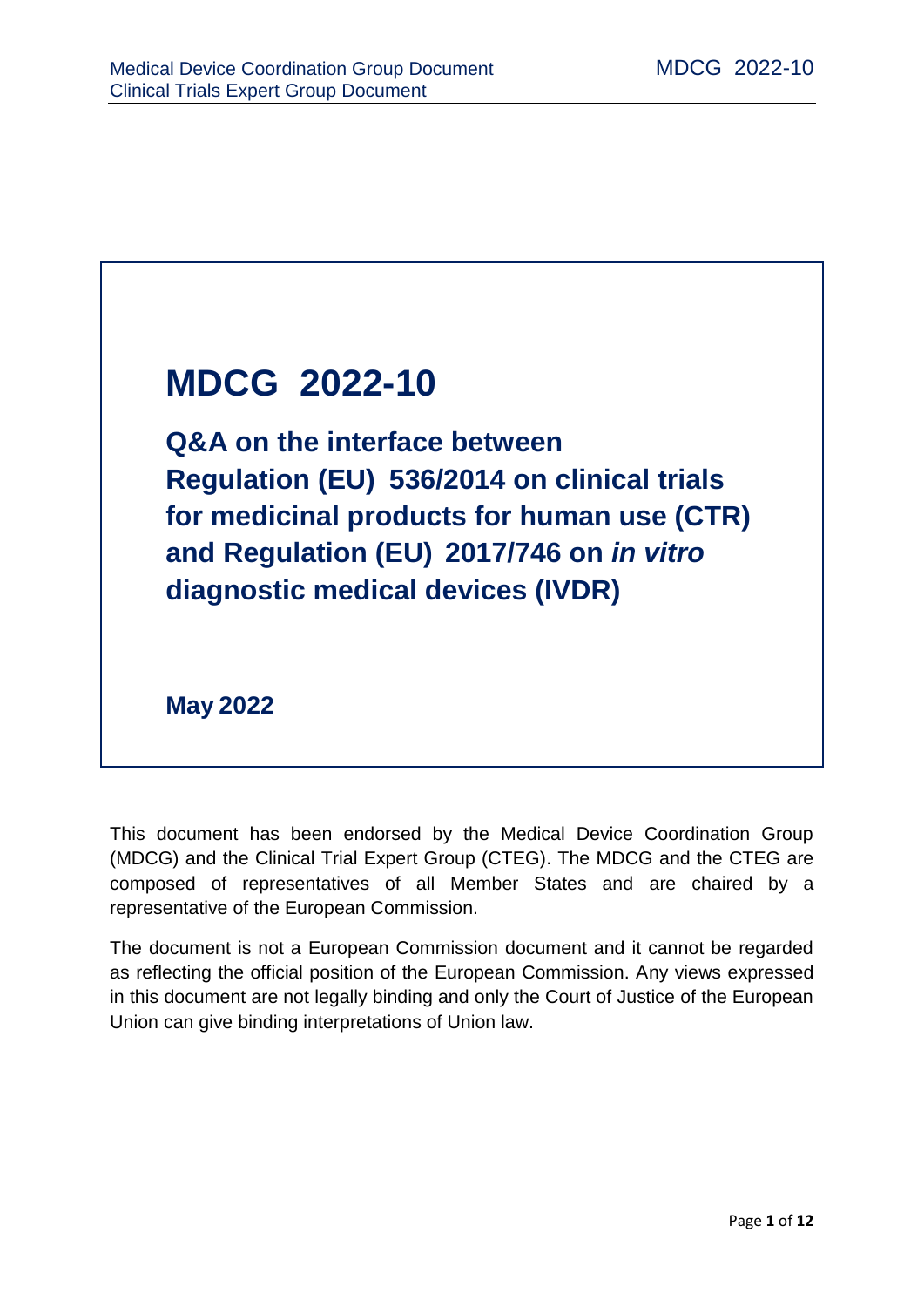## **Introduction**

**.** 

This Q&A intends to clarify certain interfaces between the Regulation (EU) No 536/2014 on clinical trials for medicinal products for human use (CTR) and Regulation (EU) 2017/746 on in vitro diagnostic medical devices (IVDR)<sup>1</sup>. It was developed by clinical trials experts from Clinical Trials Facilitation and Coordination Group (CTFG) and *in vitro* diagnostics experts from the IVD sub-group of the Medical Device Coordination Group (MDCG)<sup>2</sup>. It has been adopted by CTFG, the Clinical Trials Expert Group of the European Commission and endorsed by the MDCG.

The need for interoperability of databases for clinical trials with medicinal products and medical devices is laid down in the new Regulations, however, no further details on the interface of IVDR and CTR are in the legislation, e.g. the requirements for assays used in the context of clinical trials.

Assays used in clinical trials may range from CE marked *in vitro* diagnostic medical devices (IVDs) to trial- or medicinal product-specific assays that are not always meant to be developed as IVDs. The need to clarify requirements for these assays lead to the Q&A and the concept of the "medical purpose of an assay in a clinical trial" as a specific setting.

The CTR created a new framework for the assessments of initial clinical trial applications and applications for substantial modifications. The assessment procedure under the CTR will be driven by strict timelines and will require close cooperation between Member States concerned in multi-country trials. The aim of this Q&A is to support these coordinated assessments by providing clarification on the regulatory status of assays performed on human samples used in the context of clinical trials as well as on the regulatory expectations toward the clinical trial sponsors. The overall aim is to support the conduct of clinical trials using diagnostic assays, including combined trials for the development of companion diagnostics (CDx).

Non-interventional studies, defined as clinical studies other than a clinical trial in Article 2 (4) of the CTR are out of scope of both the CTR (as per Article 1) and this document. However, IVDs used in non-interventional clinical studies are subject to the IVDR.

The IVDR lays down rules concerning the "placing on the market", "making available on the market" or "putting into service" of IVDs and accessories for an IVD. It further outlines the requirements for performance studies concerning IVDs and accessories for an IVD conducted in the Union.

<sup>&</sup>lt;sup>1</sup> [Regulation \(EU\) 2017/746](https://eur-lex.europa.eu/eli/reg/2017/746/oj) (OJ L 117, 5.5.2017, p. 176) replaces *Directive 98/79/EC* (OJ L 331, 7.12.1998, p. 1) on *in vitro* diagnostic medical devices as of 26 May 2022. Regulation (EU) 2017/746 maintains many of the legislative principles of Directive 98/79/EC e.g. regarding general definitions and CE-marking after conformity assessment before placing medical devices on the EU market. Regulation (EU) 2017/746 introduces several important changes including new definitions, Unique Device Identification (UDI) system for medical devices, and new principles of classification of IVDs. Please note that [Regulation \(EU\) 2022/112](https://eur-lex.europa.eu/legal-content/EN/TXT/?uri=CELEX%3A32022R0112) (OJ L 19, 28.1.2022, p. 3) amends Regulation (EU) 2017/746 with respect to transitional provisions for certain *in vitro* diagnostic medical devices and the deferred application of conditions for in-house devices.

<sup>2</sup> Expert group responsible for overseeing the implementation of Regulation (EU) 2017/746, set up according to Art. 103 of Regulation (EU) 2017/745 and Art. 98 of Regulation (EU) 2017/746.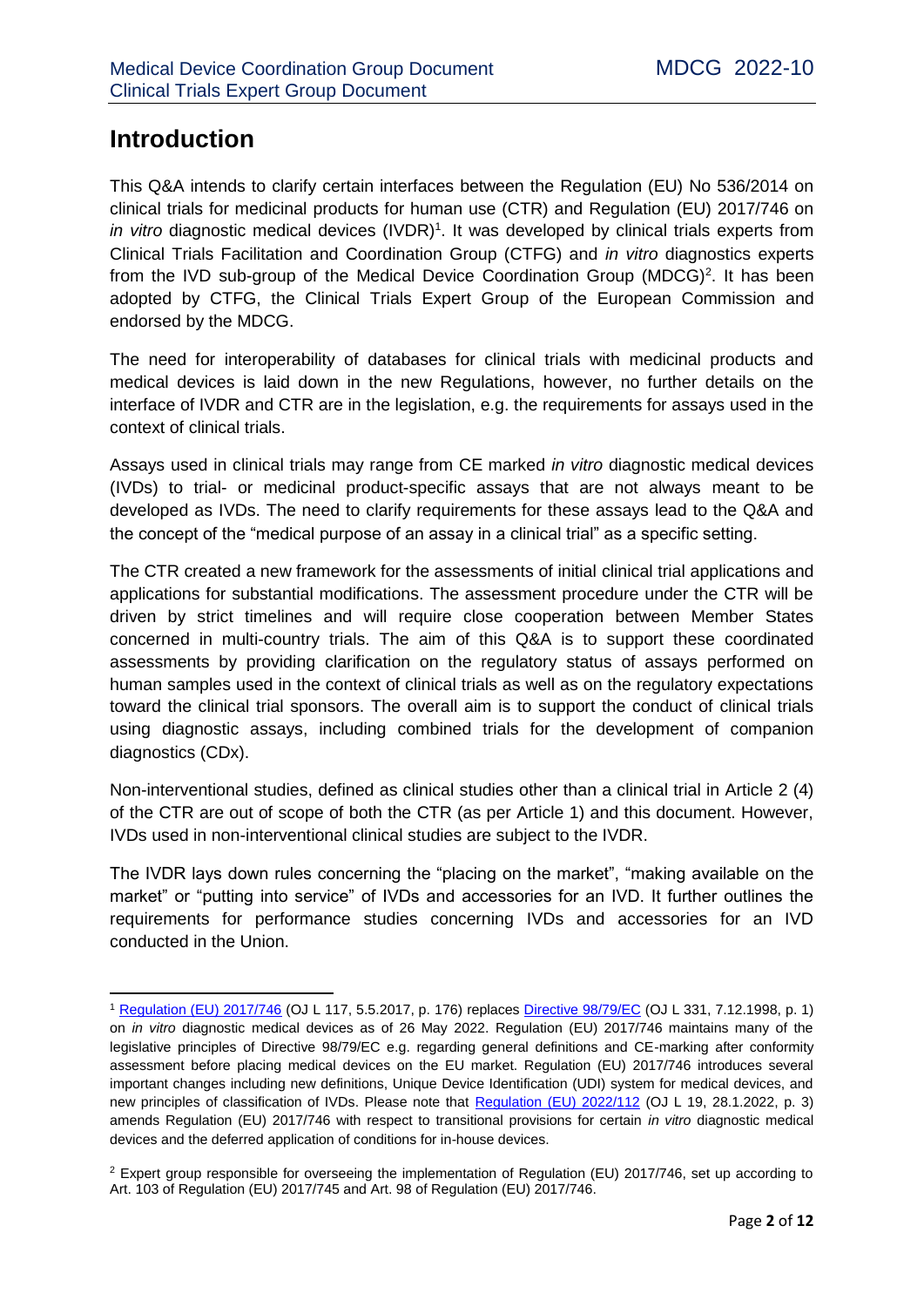When reference is made to IVDs in the following text, this also includes CDx, as the requirements do not differ from a clinical trials perspective. Information is included on the use of in-house IVDs in the context of clinical trials.

The questions and answers below specifically addresses the use of assays in the framework of clinical trials conducted under the CTR, in line with requirements of the IVDR and should not be understood to apply beyond it.

The same issue might be covered in multiple questions, the reader is therefore encouraged to read the entire document.

For guidance documents issued by the MDCG regarding IVDs refer to the European [Commission website.](https://ec.europa.eu/health/md_sector/new_regulations/guidance_en)

For guidance on clinical trials please refer to [EudraLex Vol. 10.](https://ec.europa.eu/health/documents/eudralex/vol-10_en)

### **Glossary**

**CE marking**: According to Article 2 (35) IVDR, 'CE marking of conformity' or 'CE marking' means a marking by which a manufacturer indicates that a device is in conformity with the applicable requirements set out in this Regulation and other applicable Union harmonisation legislation providing for its affixing

**Performance Study Plan:** According to Article 2 (43) IVDR 'performance study plan' means a document that describes the rationale, objectives, design methodology, monitoring, statistical considerations, organisation and conduct of a performance study;

**Clinical Trial Application (CTA):** According to CTR Article 5 or Article 11 an application for authorisation submitted to the EU Clinical Trials Portal and Database

**Clinical Trial Regulation (CTR):** [Regulation \(EU\) No 536/2014](https://eur-lex.europa.eu/legal-content/EN/TXT/?uri=celex%3A32014R0536) (CTR) of 16 April 2014 on clinical trials on medicinal products for human use, and repealing Directive 2001/20/EC, OJ L 158, 27.5.2014, p. 1. The expected application date of the CTR is 30 January 2022.

**Companion diagnostic (CDx):** Article 2 (7) IVDR' means a device which is essential for the safe and effective use of a corresponding medicinal product to:

(a) identify, before and/or during treatment, patients who are most likely to benefit from the corresponding medicinal product; or

(b) identify, before and/or during treatment, patients likely to be at increased risk of serious adverse reactions as a result of treatment with the corresponding medicinal product;

**Combined Trial:** For the purpose of this document a combined trial is a simultaneous investigation of a medicinal product (clinical trial authorised under the CTR) and an IVD (clinical performance study). The combined trial is subject to requirements of both the Clinical trial legislation (CTR when this applies) and the IVD legislation (IVDR when this applies).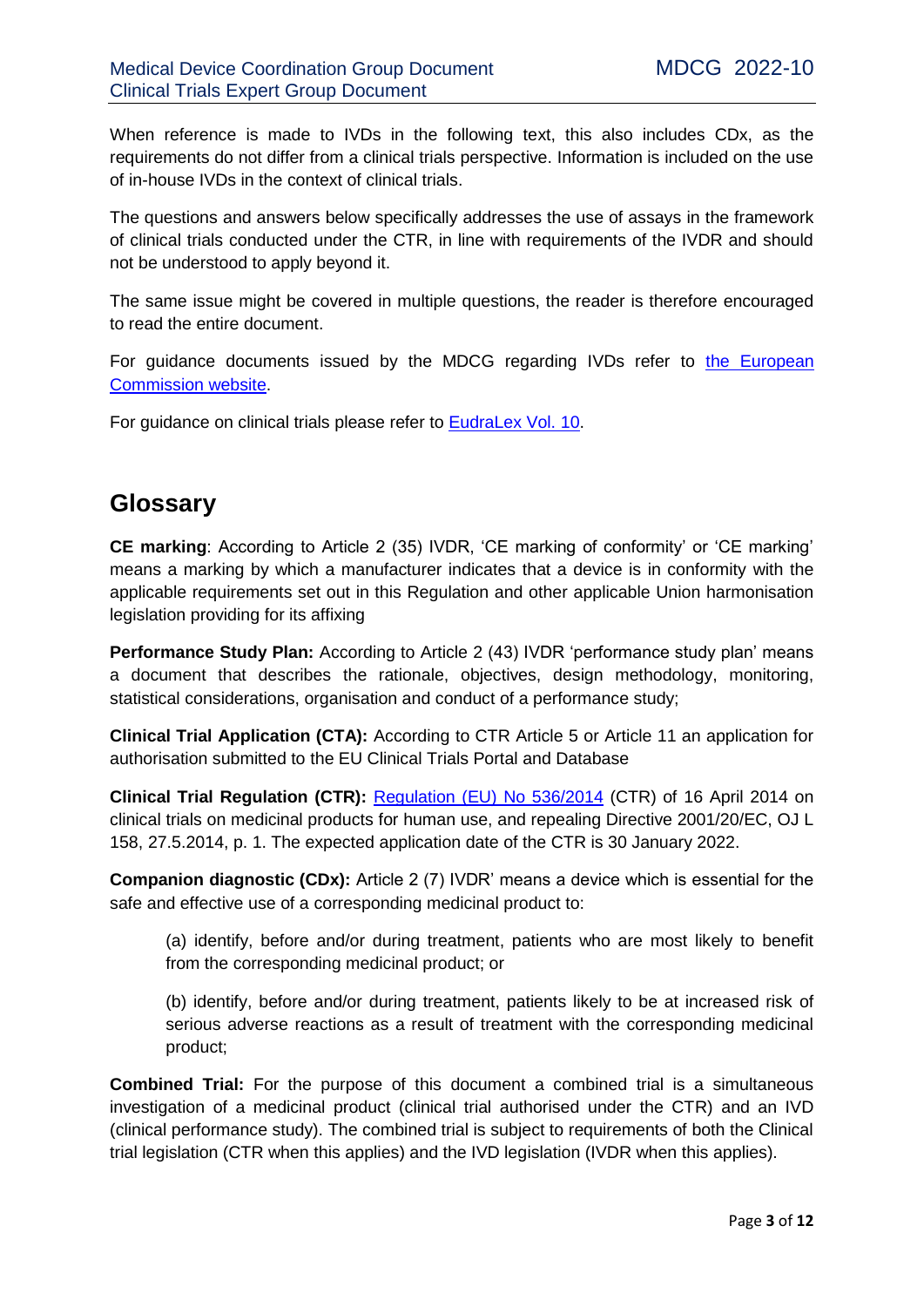**Device for performance study** according to IVDR Article 2 (45) means a device intended by the manufacturer to be used in a performance study. A device intended to be used for research purposes, without any medical objective, shall not be deemed to be a device for performance study study and study study study and study study study study study study study study study study

**Stratification:** Within clinical trials, a method used in the randomization to ensure equal distribution of chosen variables between treatment arms

**In-house IVD:** An IVD manufactured and used within the same health institution as outlined in IVDR Article 5 (5). Health institution is defined in IVDR Article 2 (29).

**Instructions for use** according to Article 2 (14) IVDR means the information provided by the manufacturer to inform the user of the device's intended purpose and proper use and of any precautions to be taken

**Intended purpose** according to Article 2 (12) IVDR means the use for which a device is intended according to the data supplied by the manufacturer on the label, in the instructions for use or in promotional or sales materials or statements or as specified by the manufacturer in the performance evaluation

**Interventional clinical performance study** according to Article 2 (46) IVDR means a clinical performance study where the test results may influence patient management decisions and/or may be used to guide treatment

**Clinical Trial** according to Article 2 (2) CTR, means a clinical study which fulfils any of the following conditions: (a) the assignment of the subject to a particular therapeutic strategy is decided in advance and does not fall within normal clinical practice of the Member State concerned; (b) the decision to prescribe the investigational medicinal products is taken together with the decision to include the subject in the clinical study; or (c) diagnostic or monitoring procedures in addition to normal clinical practice are applied to the subjects. By definition, all clinical trials are "interventional" For clarification on the differentiation between clinical trial and non-interventional study, reference is also made to Question 1.5 in the Q&A [published on EudraLex vol. 10.](https://ec.europa.eu/health/documents/eudralex/vol-10_en#fragment1)

*In vitro* **diagnostic medical device (IVD)** is a medical device as defined in point (1) of Article 2 of Regulation (EU) 2017/745 on medical devices and, more specifically, according to Article 2 (2) IVDR, any medical device which is a reagent, reagent product, calibrator, control material, kit, instrument, apparatus, piece of equipment, software or system, whether used alone or in combination, intended by the manufacturer to be used in vitro for the examination of specimens, including blood and tissue donations, derived from the human body, solely or principally for the purpose of providing information on one or more of the following: (a) concerning a physiological or pathological process or state; (b) concerning congenital physical or mental impairments; (c) concerning the predisposition to a medical condition or a disease; (d) to determine the safety and compatibility with potential recipients; (e) to predict treatment response or reactions; (f) to define or monitoring therapeutic measures. Specimen receptacles shall also be deemed to be in vitro diagnostic medical devices;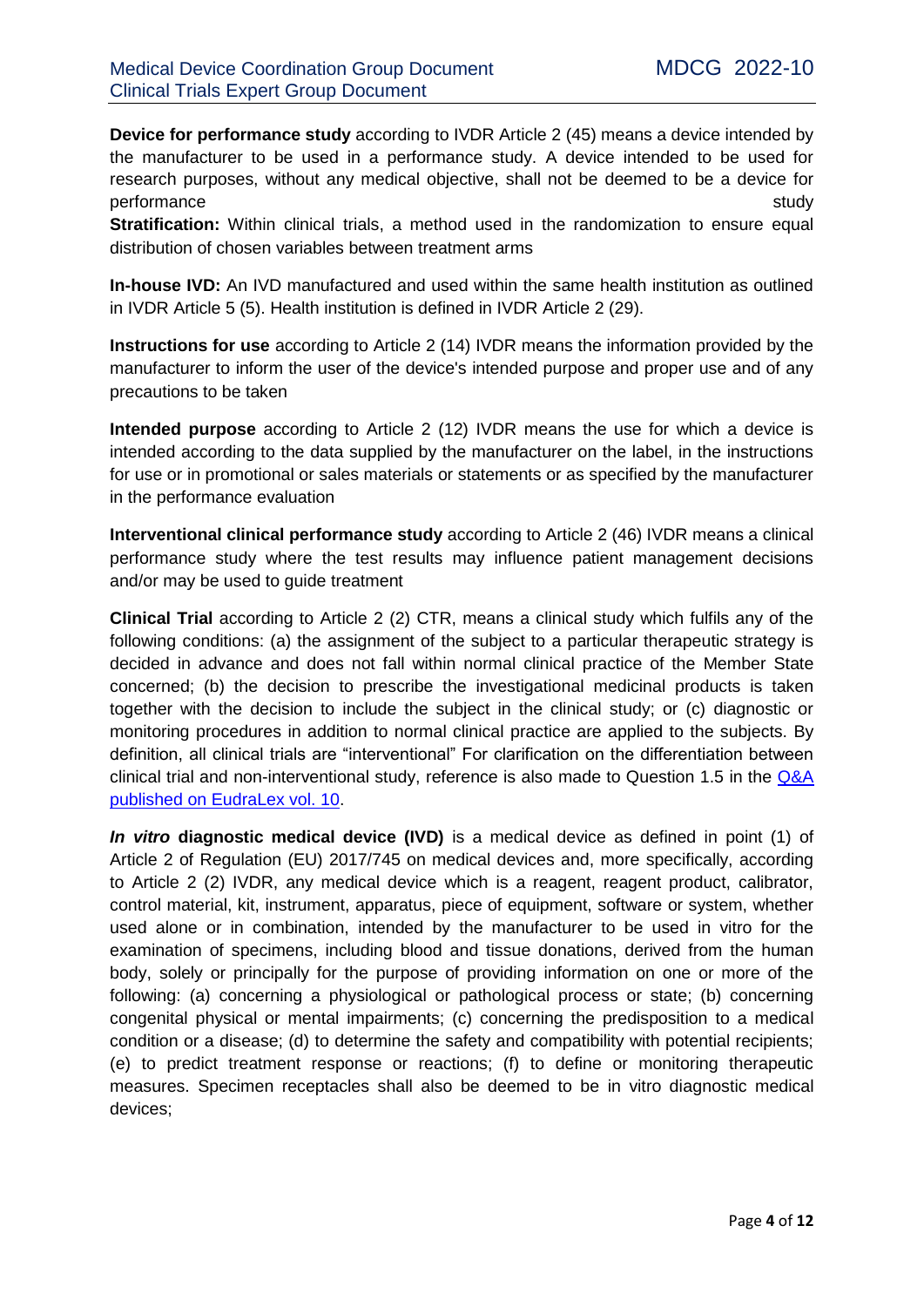**IVD manufacturer** according to Article 2 (23) IVDR means a natural or legal person who manufactures or fully refurbishes a device or has a device designed, manufactured or fully refurbished, and markets that device under its name or trade mark

**IVDR:** [Regulation \(EU\) 2017/746](https://eur-lex.europa.eu/eli/reg/2017/746/oj) of the European Parliament and of the Council of 5 April 2017 on *in vitro* diagnostic medical devices and repealing Directive 98/79/EC and Commission Decision 2010/227/EU, OJ L 117, 5.5.2017, p. 176.

**Making available on the market** according to Article 2 (20) IVDR, means any supply of a device, other than a device for performance study, for distribution, consumption or use on the Union market in the course of a commercial activity, whether in return for payment or free of charge;

**Performance study** according to Article 2 (42) IVDR, means a study undertaken to establish or confirm the analytical or clinical performance of a device

**Placing on market** according to Article 2 (21) IVDR, means the first making available of a device, other than a device for performance study, on the Union market

**Putting into service** according to Article 2(22) IVDR, means the stage at which a device, other than a device for performance study, has been made available to the final user as being ready for use on the Union market for the first time for its intended purpose;

**Substantial modification** according to Article 2.2.13 CTR means any change to any aspect of the clinical trial which is made to ongoing clinical trials and which is likely to have a substantial impact on the safety or rights of the subjects or on the reliability and robustness of the data generated in the clinical trial.

## **Questions and Answers**

**1. Question: Regarding IVDs that are currently on the market on the basis of Directive 98/79/EC, do they need to undergo conformity assessment under the IVDR to remain on the market under that Regulation?**

> **Answer**: The IVDR does not foresee a recognition of Directive marketed IVDs but lays down various transitional provisions for IVDs compliant with Directive 98/79/EC. For more details on transitional provisions see the EU Commission [website.](https://ec.europa.eu/health/md_sector/new_regulations_en)

#### **2. Question: Do all IVDs used in a clinical trial require CE marking at the time of the clinical trial?**

**Answer**: Not all. An IVD used in a clinical trial needs to be compliant with the *in vitro* diagnostic medical device legislation. This implies that the IVD either has the CE marking for the intended purpose, or is an in-house IVD (see Q3) or is a device for a performance study according to the IVDR ongoing in parallel (see Q6, Q7). In-house IVDs and devices for performance study are not required to bear CE-marking.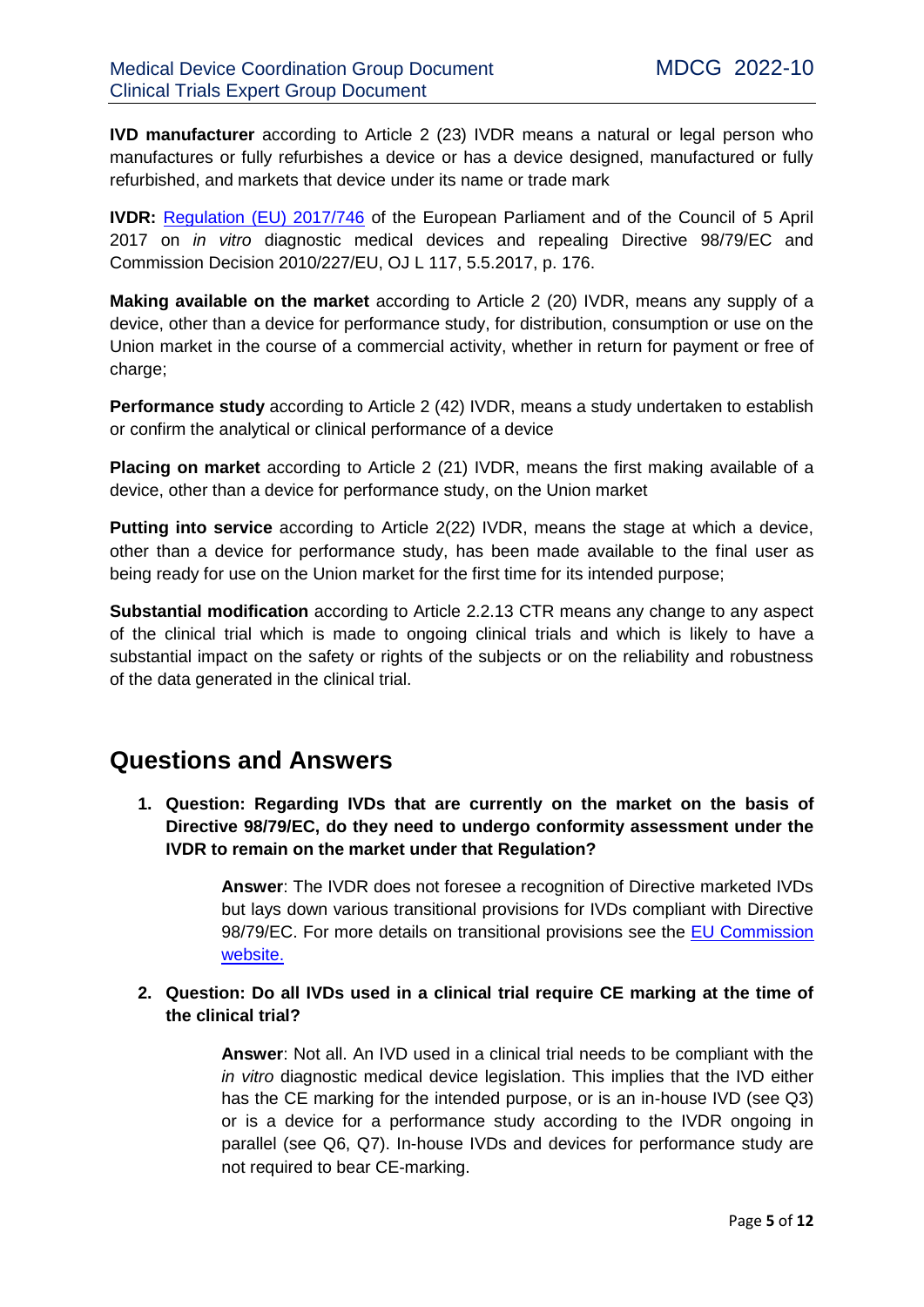#### **3. Question: Can I use an in-house IVD in a clinical trial?**

**Answer**: Yes. This remains possible.

With the exception of the relevant general safety and performance requirements set out in Annex I, the requirements of the IVDR shall not apply to devices manufactured and used only within health institutions established in the Union, provided that all of the conditions of Article 5(5) are met.

In-house IVDs might also be regulated in national legislation and it is necessary to check with the national competent authorities responsible for performance studies, which requirements apply.

#### **4. Question: Are all assays used in a clinical trial subject to the IVD legislation?**

**Answer**: No, not all assays, but those that fulfil the definition of an IVD are subject to the IVD legislation. Such assays may have a medical purpose within the clinical trial, e.g. when they guide medical management decisions or follow-up (see Q6).

The IVD Directive 98/79/EC and the IVDR lay down rules concerning the placing on the market, making available on the market or putting into service of IVD for human use and accessories for such devices in the European Union. In addition, the IVDR lays down rules specific to devices for performance studies and in-house devices.

#### **5. Question: When does an assay used on human samples qualify as an IVD in a clinical trial?**

**Answer**: An assay is considered an IVD if the manufacturer assigns an intended purpose that fulfils the definition of an IVD according to IVDR Article 2 (see Q6). Where a clinical trial sponsor assigns a medical purpose to an assay in the context of the clinical trial in a way that the assay fulfils the definition of an IVD according to IVD Regulation 2017/746 Article 2, the clinical trial sponsor may assume the role of a manufacturer under the IVDR $3$ . In this role, it is up to the clinical trial sponsor to determine the regulatory status of the assay based on the planned use in the clinical trial. In case of doubt, consultation of the respective NCAs for IVDs and for clinical trials (with medicinal products) is recommended.

**<sup>.</sup>** <sup>3</sup> See Article 16(1) IVDR.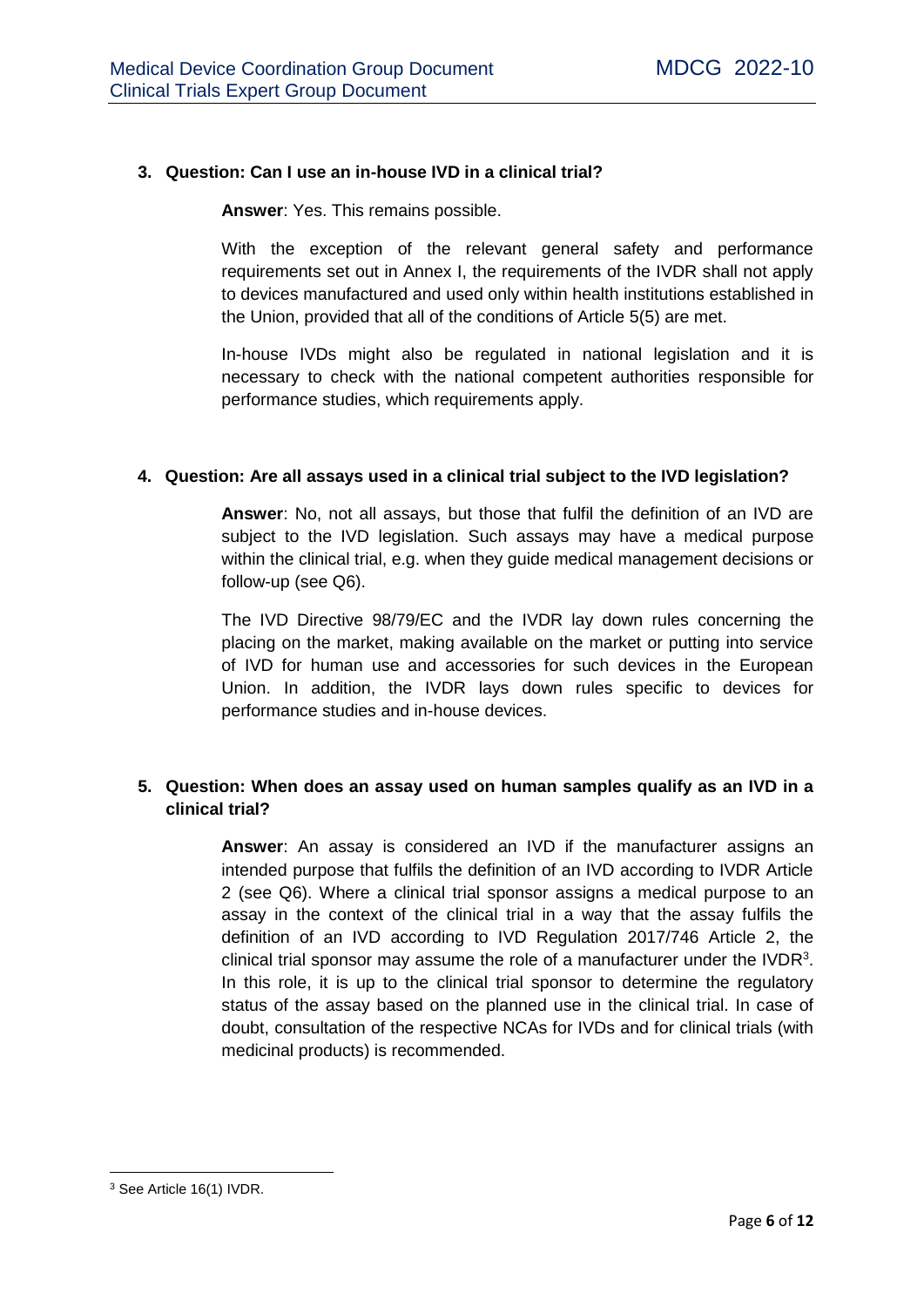#### **6. Question: What are examples of assays used in clinical trials which are IVDs?**

**Answer**: Some examples include assays providing information for clinical trial related medical management decisions (typically to select patients for enrolment in the trial, assign patients to a treatment arm, etc.) and/or may be used to guide follow up measures during and beyond the clinical trial. This would, for example, not be the case, in settings where all trial participants are tested irrespective of treatment arm or medical management and the analysis of impact is conducted retrospectively and where medical management is not impacted by assay results.

Figure 1 visualises, as an example, the flow of a blinded clinical trial with two treatment arms, where the key processes for which assays might be utilised are highlighted. The processes in blue are considered to be used for medical management decisions of trial subjects. These include assays used for inclusion and exclusion of subjects, treatment allocation as well as monitoring the safety and efficacy of the treatment during the trial.

The processes in pink are likely not to impact the medical management of the trial subjects. These include stratification and endpoint analysis or other exploratory assays for which correlation with clinical parameters is investigated retrospectively without impact on patient treatment (medical purpose). In relation to endpoints, it is important to acknowledge that these assays may be considered IVDs in future clinical trials (e.g. used for allocation or monitoring). Where this development is predictable, the assay should be developed and validated in compliance with the applicable requirements of Annex I of the IVDR as an IVD from the beginning. Importantly, in most cases, the assay will also be utilised during the trial as part of the monitoring of the trial subjects, which implies need for compliance with IVDR requirements.



**Fig. 1** Simplified examples of use of assays on human samples in a clinical trial. Assays marked in blue (diamonds) are considered to be assays which will likely be considered IVDs as they are used for medical management decisions of trial subjects within the trial. The processes in yellow pink (ellipses) are considered to likely not to impact the medical management of the trial subjects and therefore would not have a medical purpose in the trial.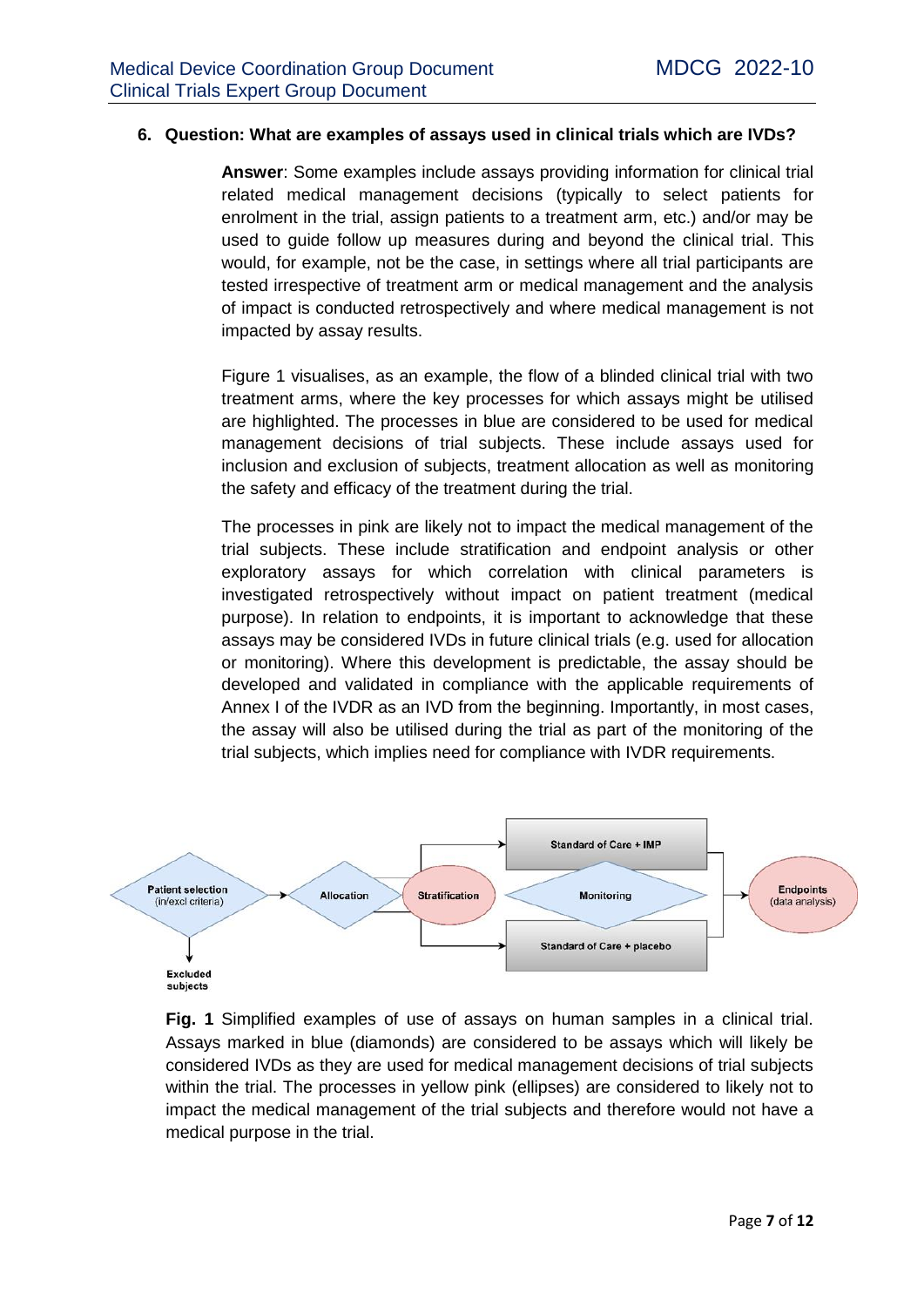#### **7. Question: In which situations may a non-CE marked IVD (or an IVD that is CE marked for another intended purpose) be used in a clinical trial for a medical purpose according to the IVDR?**

**Answer**: Note that using a CE marked IVD outside its prescribed intended purpose is not covered by the CE marking provided to that device and renders it a non-CE marked IVD in the context of this clinical trial.

Where a non-CE marked IVD is used for a medical purpose in a clinical trial the IVD must either be

- a device for performance study (it is not acceptable to use an investigational IVD without evaluating its performance), or
- an in-house IVD (see also Q3).

If a non-CE marked assay is used for a medical purpose in a way that the assay fulfils the definition of an IVD according to Article 2 of the IVDR, outside of the abovementioned settings, this is not compliant with the IVDR. It is the responsibility of the clinical trial sponsor to ensure compliance with relevant provisions of Union and national law, including the IVDR.

If performance data is generated for an IVD outside of a performance study it might be insufficient for a future performance evaluation, and thus further studies might be required to generate sufficient clinical evidence.

#### **8. Question: Is a use in research sufficient justification for an assay to be defined as Research Use Only?**

**Answer**: No. Where an assay, instrument, apparatus, appliance material or other article, including software is intended for research use only and is assigned a medical purpose by the clinical trial sponsor in the clinical trial protocol in a way that the assay fulfils the definition of an IVD according to IVDR Article 2, it becomes an IVD and can no longer be considered a research use only assay. It becomes regulated under the IVDR (see Q4-Q6).

#### **9. Question: Can an EU core lab facility<sup>4</sup> that is part of a health institution established in the Union and has developed an in-house IVD receive samples from several clinical trial sites for analysis, or does the in-house IVD device have to be co-located with the clinical trial site?**

**Answer**: In-house devices can be used as long as the provisions of the IVDR and relevant national legislations are satisfied, which include notably, that the device must be manufactured and used within a health institution established in the EU and the device is not transferred to another legal entity. In-house

1

<sup>4</sup> A central laboratory to analyse samples from multiple sites within a clinical trial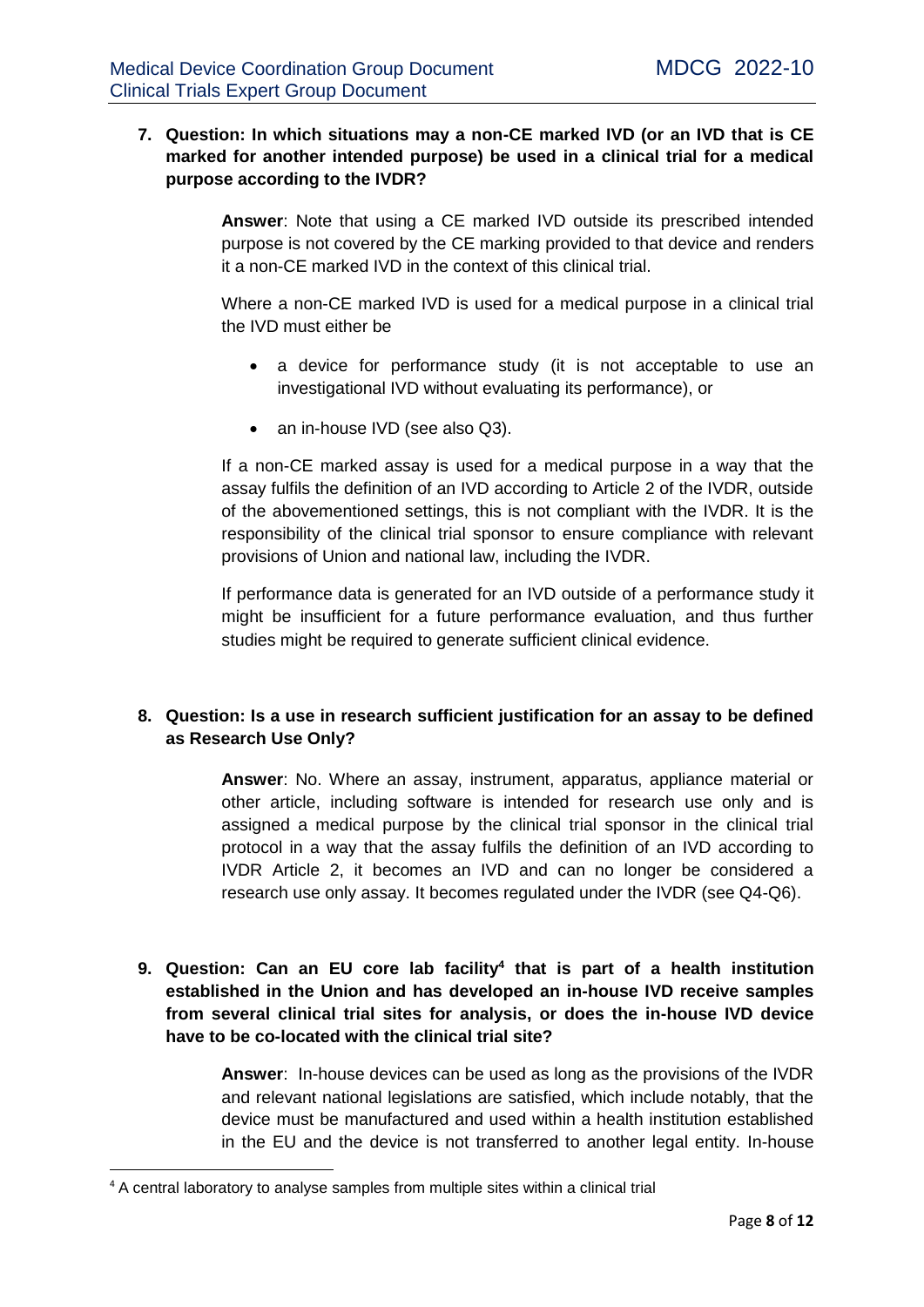IVD must fulfil relevant general safety and performance requirements set out in Annex I.<sup>5</sup>

Samples can travel and be analysed by means of in-house devices based in a different location than the trial site facilitating a core lab facility approach. The in-house concept applies to the device itself, which must be manufactured and used within the responsible health institution.

#### **10. Question: Is there a common EU procedure for combined trials?**

**Answer**: No, there is no dedicated procedure foreseen in the Regulations and therefore, currently, no harmonized procedure is in place. However, where a single combined trial will serve as the clinical performance study for the device and the clinical trial of the medicinal product, the study documentation required for submissions (if applicable) may be partially overlapping. Not all clinical performance studies have to be submitted to the regulatory authorities (see Q14). Sponsors of these clinical trials are encouraged to consult national guidance documents and contact National Competent Authorities prior to clinical trial submission.

#### **11. Question: Which IVDs should be listed in the cover letter of the clinical trial application?**

**Answer**: Only those IVDs should be mentioned in the cover letter that are specifically required by the protocol to be used to achieve the objectives of the clinical trial. The information provided should permit identification of the IVD being used and whether it is CE-marked for the planned use. Evidence of CEmarking generally does not have to be provided in the CTA, but it is the responsibility of the clinical trial sponsor to determine whether the device is used in the clinical trial in line with the manufacturer's intended purpose.

#### **12. Question: Which information needs to be provided in the clinical trial application<sup>6</sup> , if an assay with medical purpose that qualifies as an IVD is used in a clinical trial where the assay does not have a CE marking for the intended purpose (including in-house assays)?**

**Answer**: According to Annex I.B.7 (i) of the CTR, the clinical trial sponsor shall include in the Cover letter the list of medical devices which are to be investigated in the clinical trial but which are not part of the investigational medicinal product or products, together with a statement as to whether the

1

<sup>5</sup> The health institution must provide reasoned justification on which requirements are not fully met according to article 5(f) (iii) IVDR.

<sup>&</sup>lt;sup>6</sup> In this document 'clinical trial application' covers both the initial trial application and applications for substantial modifications to add an assay with a medical purpose to an ongoing trial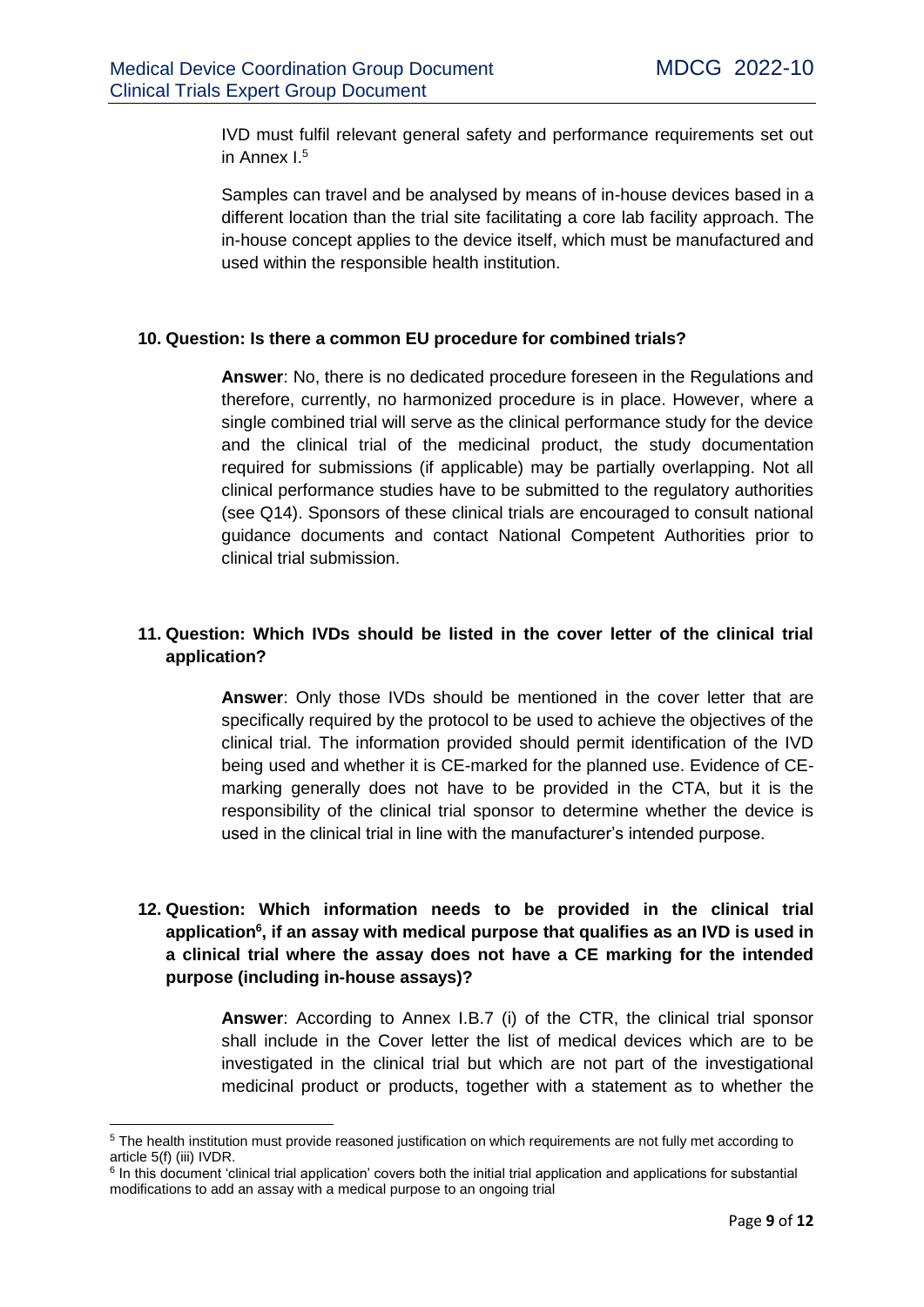medical devices are CE-marked for the intended purpose. This should be understood to refer to medical devices (including IVDs) which are specifically required by the protocol to be used to achieve the objectives of the trial.

Use of an IVD in a clinical trial may meet the definition of a device for performance study. (See glossary 'device for performance study' and 'performance study')

For each device used in the clinical trial that meets the definition of a device for performance study, the sponsor of the clinical trial should comment on the need for notification or application for the clinical performance study conducted in parallel with the clinical trial, based on the applicable IVD legislation. Reference should be made to EUDAMED Single Identification Number (SIN) and/or National Competent Authority reference numbers (if available) for planned or submitted performance studies. To facilitate bridging between clinical trial and performance study, the IVD being used should be identified in the cover letter and protocol of the clinical trial.

Where the IVD manufacturer is supporting the clinical trial, which is also a performance study, the clinical trial sponsor should obtain a statement from the IVD manufacturer that the device for performance study in question conforms to the general safety and performance requirements laid down in Annex I of the IVDR, apart from the aspects covered by the clinical performance study and that, with regards to those aspects, every precaution has been taken to protect the health and safety of the subject.

Where the clinical trial sponsor is also the manufacturer of the IVD or assumes the role as manufacturer of the IVD according to Article 16 IVDR, the clinical trial sponsor must draw up their own statement as above. In case the study falls under IVDR Art 58 (1) or (2), it must be designed, authorised, conducted, recorded and reported in accordance with IVDR Art. 58-77 and Annex XIV.

In the CTA cover letter, the availability of this statement should be confirmed, and the aspects that are covered in performance study as part of the clinical trial should be listed. The statement is to be kept with the sponsor's trial master file (TMF) and investigators' site file (ISF) and made available for inspections or at the request of NCAs.

In case of confidential information in the description of the performance studies, a redacted cover letter can be submitted, as necessary.

In addition, further details on compliance with IVDR and Annex I of the IVDR can be provided in the protocol, according to CTR Annex I 17. a)-f).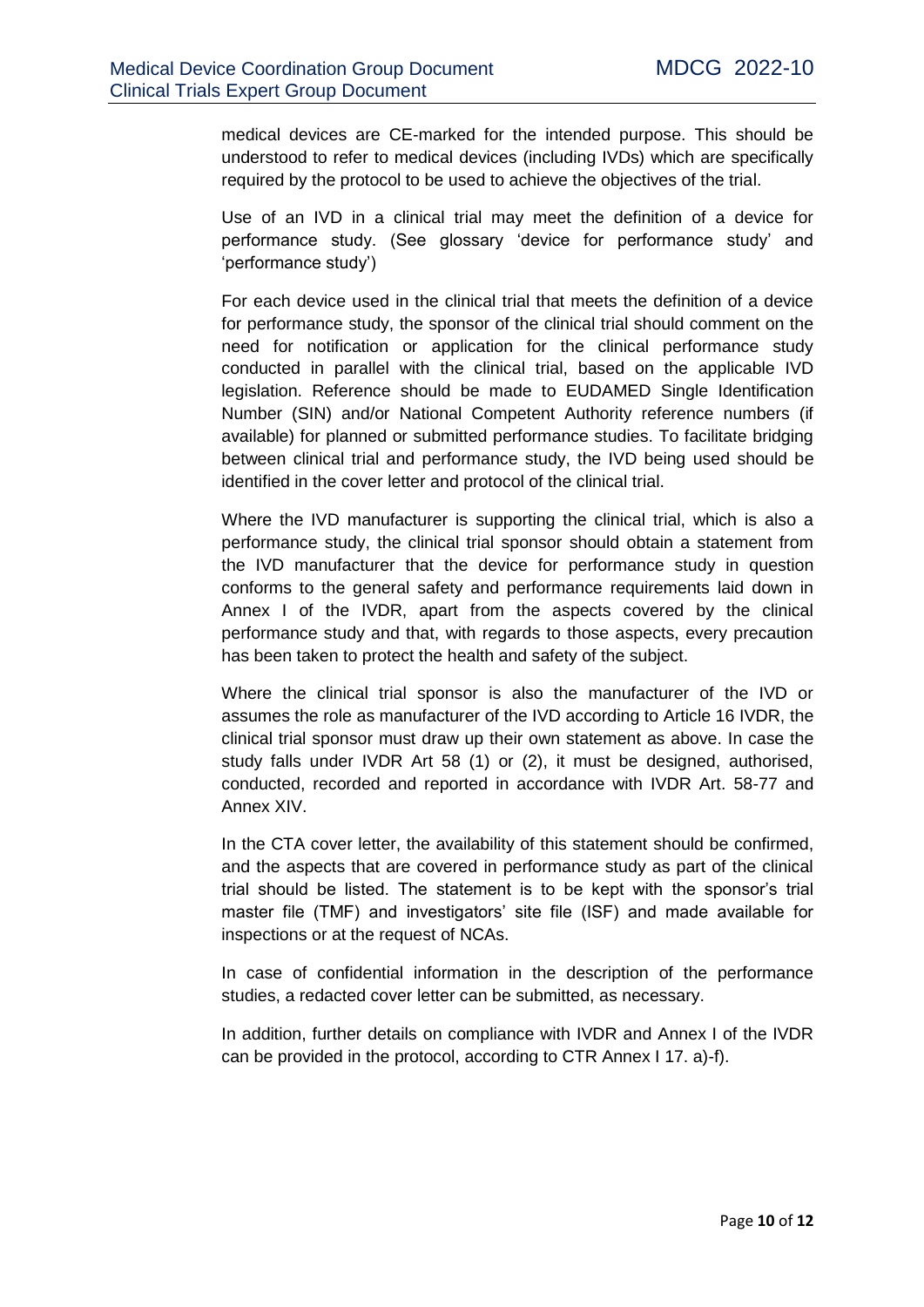#### **13. Question: Which information needs to be provided in the clinical trial application for an in-house IVD?**

**Answer**: In principle, in the case of in-house IVDs, the sponsor should provide the name of the health institution where the IVD is manufactured and used and a link to their IVDR Art 5(f) declaration. It is recommended to document this aspect in the harmonised template document<sup>7</sup>.

The IVD analysis must be carried out in a laboratory complying with ISO15189, or, where applicable, with national provisions, in line with IVDR Article  $5(5)(c)$ .

In addition, further details on compliance with IVDR Article 5(5) and Annex I of the IVDR can be provided in the protocol, according to CTR Annex I 17. a)-f).

Please note that [Regulation \(EU\) 2022/112](https://eur-lex.europa.eu/legal-content/EN/TXT/?uri=CELEX%3A32022R0112) amends the IVDR to defer the application of certain conditions for in-house devices.

#### **14. Question: What are the notification/application requirements for the performance study according to the IVDR?**

**Answer**: Where the performance study is either an interventional clinical performance study or involves risks for the subjects of the study an application is necessary. Additional reporting and documentation obligations apply according to Art. 58 (1) and (2) IVDR.

Where the IVD is being used according to its intended purpose outlined in the instructions for use, Article 70 may apply. The submission requirements from the IVDR perspective will depend on the particulars of the device in question and the design of the performance study (Article 57, 58 and 70 IVDR).

#### **15. Question: What are the respective responsibilities of the clinical trial sponsor and IVD manufacturer including in the case of co-development and use in a combined trial?**

**Answer**: Clinical trial sponsor requirements are defined in Article 2.2.14 CTR: The sponsor is responsible for the initiation and management of the clinical trial, including the selection and use of IVDs. The sponsor is responsible for the overall compliance of products used in the clinical trial with the CTR and other relevant EU and National legislation. Clinical trial sponsors are reminded of their obligations according to ICH-GCP E6 (R2) to document the competence of a laboratory to perform a certain test to support the reliability of results. This information should be kept at the sponsor's Trial Master File (TMF) and, when applicable, at the investigator's site file. Site suitability in

 $\overline{\phantom{a}}$ <sup>7</sup> Available on [EudraLex vol. 10.](https://ec.europa.eu/health/documents/eudralex/vol-10_en#fragment1)